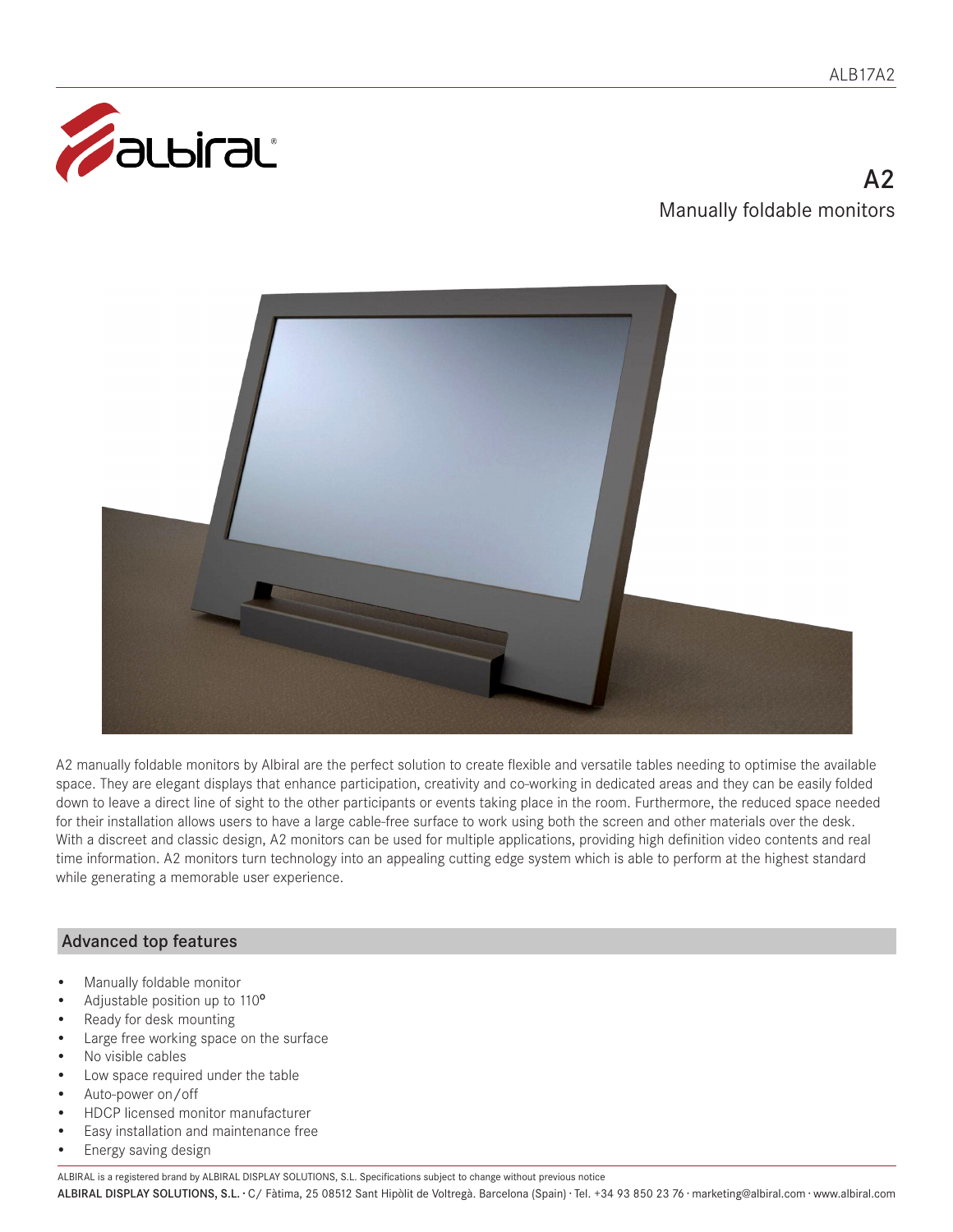### Elegance on standard furniture

A2 foldable monitors are ready for desk mounting, so their installation on any table surface is extremely easy and they take a minimum space underneath. Adding a distinctive hi-tech component, A2 monitors can be integrated in any meeting space or public corporate area. In regards to features, A2 are practical and convenient, with no visible cables. The monitors offer a screen tilt up to 110<sup>o</sup>, assuring a completely adjustable position according to the user needs. This regulable fitting allows to adjust the ideal viewing angle for the contents on display while leaving a clean surface to work on and also permits a good view of the action happening in the room when required.

#### A monitor to fit in every space

The timeless design of A2 foldable monitors together with their precise and easy to use technology make them ideal for many applications, being always perfectly integrated in the interior style of the room. They favour a pleasant atmosphere improving creativity and participation, thus decision-making tasks are powered in meeting and coference rooms. A2 monitors also serve as an interactive and efficient support tool during presentations in auditoriums or institutions and, as they can be completely folded when not needed, make the most of limited space in interpreter booths.

A2 monitors provide a top video contents source display for small group meetings in huddle rooms and their versatility offers unobtrusive and advanced technology to nowadays modern courtrooms. Their amazing look is also worth a shocking first impression, so they are also an excellent choice to welcome visitors entering reception areas.

## Working smart

Usefulness is one of the main purposes of A2 monitors, therefore they include standard connectivity allowing an easy, reliable and secure use. The HDMI input guarantees the reproduction of the most usual video sources and the Albiral's HDCP licensed monitor manufacturer qualification assures protection of high definition quality contents.

A2 monitors also allow to integrate special options to get a display matching the user requirements:

| Touch screen             | Interactivity is assured with the touch screen, optimising the monitor to become a convenient and<br>engaging device.                                             |
|--------------------------|-------------------------------------------------------------------------------------------------------------------------------------------------------------------|
| Integrated camera        | A2 monitors can include a built-in camera, creating a smart video solution with multiple funcionalities.                                                          |
| <b>Customised finish</b> | The standard A2 version is made of coated painted steel (RAL system), but finishing colour can be<br>changed to adapt to different environments and rooms styles. |

#### Durable and sustainable system

The steel housing and the professional HD screen of A2 monitors grant these displays unsurpassable robustness and reliability. The high quality materials used ensure an extremely long lifespan of the monitors and the efficient technology systems developed, like the automatic power-on function when the screen gets raised and power-off when it is folded down, result in an energy saving and maintenance free installation, contributing to the sustainable nature of the devices.

Monitors are manufactured only with professional components and their superb quality is certified by Albiral's mechanical warranty.

### General description

A2 monitors are professional manually foldable 17.3" displays made out of painted steel to be installed on any desk surface. With a manual tilt up to 110<sup>o</sup>, the monitors can be completely folded with the screen facing down to get a storage position. They integrate a HDMI connection, which is HDCP compliant.

ALBIRAL DISPLAY SOLUTIONS, S.L. · C/ Fàtima, 25 08512 Sant Hipòlit de Voltregà. Barcelona (Spain) · Tel. +34 93 850 23 76 · marketing@albiral.com · www.albiral.com ALBIRAL is a registered brand by ALBIRAL DISPLAY SOLUTIONS, S.L. Specifications subject to change without previous notice